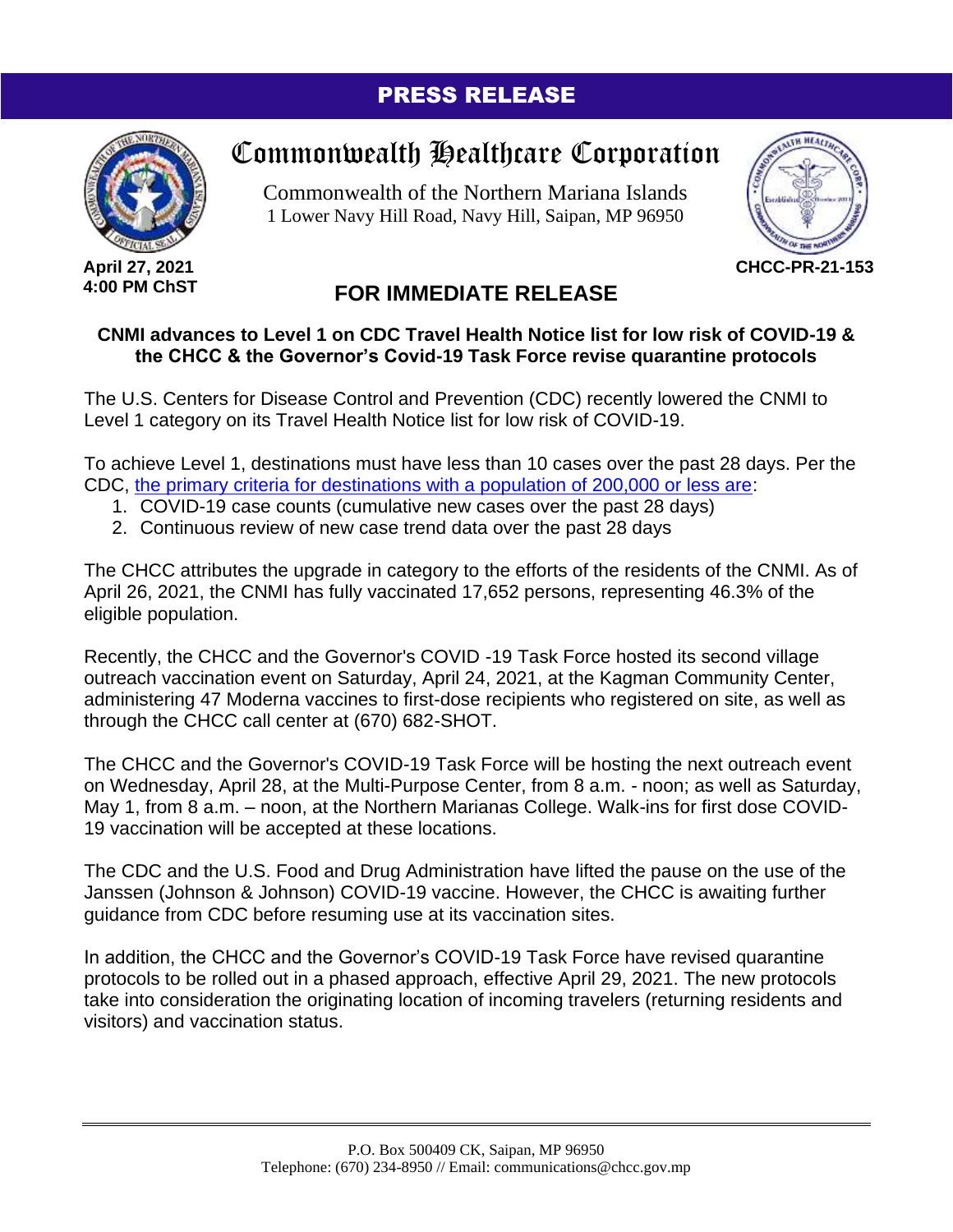The CHCC and the Governor's COVID-19 Task Force is starting to shift toward re-energizing the CNMI while keeping the islands safe. It is important that all who qualify for vaccination to do so to protect those who do not (including children). The CHCC thanks all who have submitted to vaccination for their contribution to the health of the CNMI.

All individuals will be tested on arrival and on the fifth day after arrival regardless of status application. Depending on which status an individual applies for, a home inspection or interview will take place before being approved for a modified quarantine.

Updated Traveler Protocols Entering the CNMI

**Group A:** Travelers fully vaccinated in the CNMI

- Arrival Procedures:
	- $\circ$  Will be transported to the quarantine facility and be tested on arrival
	- o CHCC staff will verify vaccination status
	- o Home and lodging will be inspected by CHCC staff and must pass for approval; all eligible household/lodging members must be fully vaccinated
- Quarantine Procedures:
	- $\circ$  If home/lodging inspection passes, monitoring and quarantine are NOT required (allowed to move freely around the CNMI)
	- o Will be tested on 5th day
	- o Travelers must practice the 3 Ws: wear a mask, wash your hands, and watch your distance

**Group B1**: Critical Essential Workers that are approved by the CNMI Health Official

- Arrival Procedures:
	- $\circ$  Will be transported to the quarantine facility and be tested on arrival
	- o CHCC staff will verify vaccination, if Critical Essential worker is vaccinated, IF APPLICABLE
	- $\circ$  Home and lodging will be inspected by CHCC staff and must pass for approval; all eligible household/lodging members must be fully vaccinated
- Quarantine Procedures:
	- o Home/Lodging Self-Quarantine with limited movement
	- o Will be tested on 5th day
	- $\circ$  5-day monitoring is required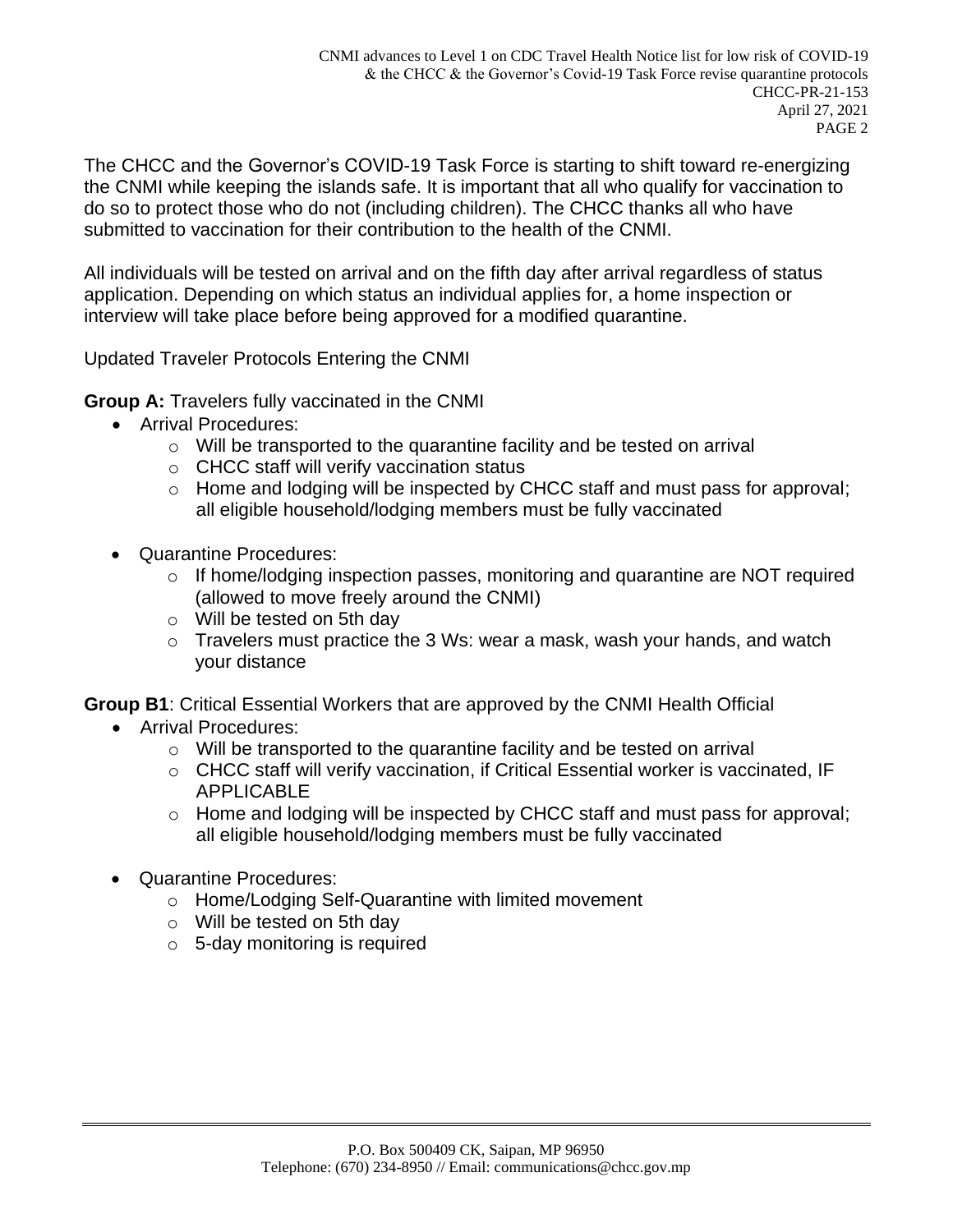**Group B2:** Essential Workers that are approved by the CNMI Health Official who have proof of vaccination

- Arrival Procedures:
	- o Will be transported to the Quarantine Facility and be tested on Arrival
	- o Provide Proof of Vaccination to be verified by CHCC Staff
	- o Home and lodging will be inspected by CHCC Staff and must pass for approval; all eligible household/lodging members must be fully vaccinated
- Quarantine Procedures:
	- o Home/Lodging Self-Quarantine with limited movement
	- o Will be tested on 5th day
	- $\circ$  5-day monitoring is required

**Group B3**: Essential Workers that are approved by the CNMI Health Official who are not vaccinated or do not have proof of vaccination

- Arrival Procedures:
	- o Will be transported to the quarantine facility and be tested on arrival
- Quarantine Procedures:
	- $\circ$  5-day mandatory quarantine at the designated government quarantine facility
	- o Will be tested on 5th day
	- o Modified transportation to and from place of work

**Group C**: Travelers from a Level 1 Jurisdiction according to CDC COVID-19 travel recommendations, who did not layover in a Level 2 or higher jurisdiction and who have proof of their official vaccination record

- Arrival Procedures:
	- o Will be transported to the quarantine facility and be tested on arrival
	- o Proof of vaccination to be verified by CHCC Staff
	- o Home or lodging will be inspected by CHCC Staff and must pass for approval; all eligible household/lodging members must be fully vaccinated
- Quarantine Procedures:
	- o Home/Lodging Self-Quarantine
	- o Will be tested on 5th day
	- $\circ$  5-day monitoring is required